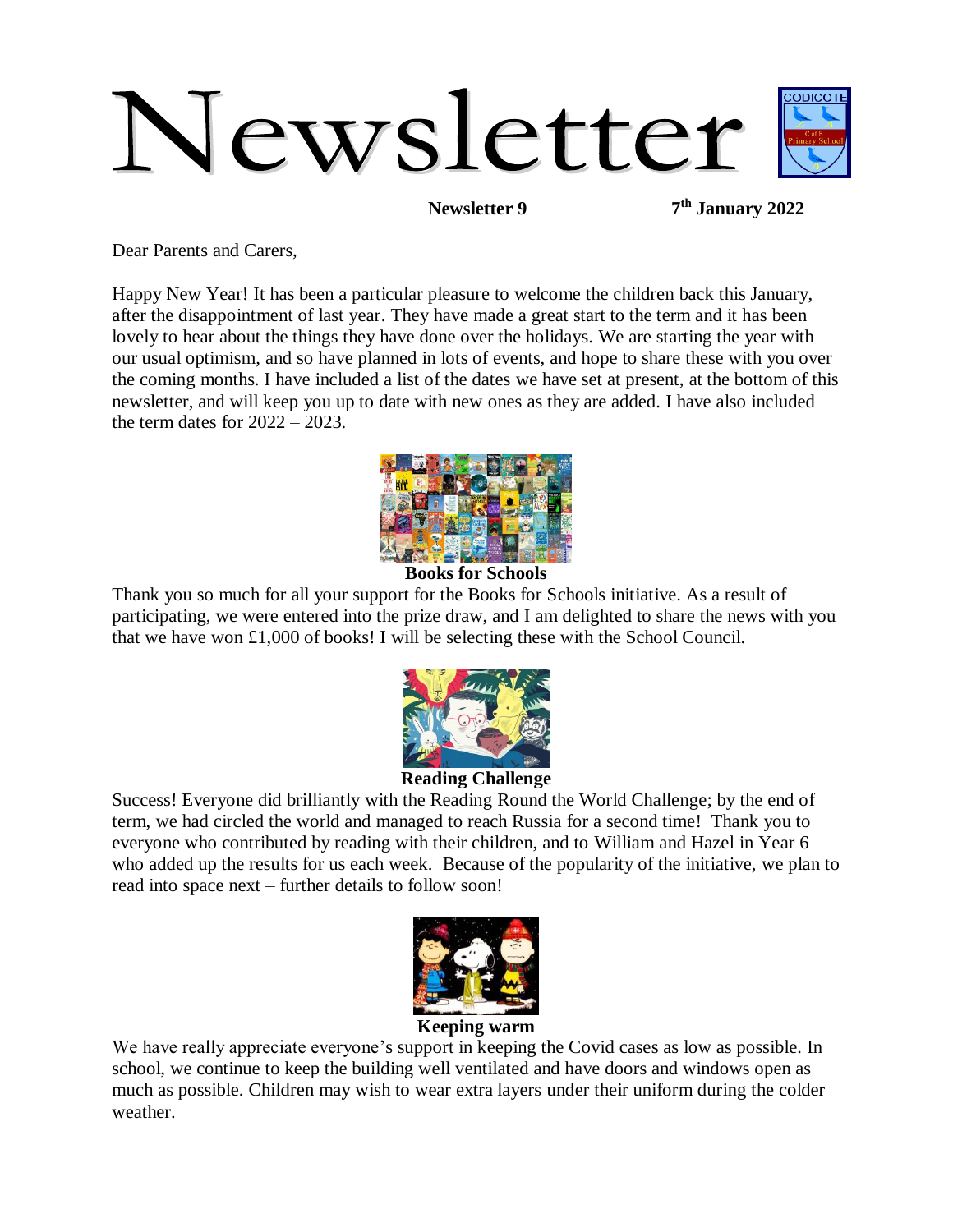

Our next PTFA meeting will take place on  $10<sup>th</sup>$  January at 7.00 p.m. in the staffroom. All parents and friends are welcome. We will be planning events for the rest of the year, and would love your ideas and suggestions.



#### **School Expansion Update**

Before Christmas, we had visits from the contractors tendering to undertake the school expansion building project. At present, it is expected that work will start in the Summer holidays 2022, and will be completed by the summer of 2023.



We have been consulting closely with our architects, as we would like the construction to be an exciting learning opportunity for the children. We have also been considering every aspect to be sure that the school, and neighbouring community can run safely and smoothly during this phase. I will set a page up

on the website in the coming weeks to share the plans for the building, as well as information of interest with you, and will also include regular updates in the newsletter. In the meantime, please do not hesitate to contact me with any queries you may have.

Thank you for reading this newsletter. Please remember I am always happy to discuss any issues with you.

Liz Pollard HEADTEACHER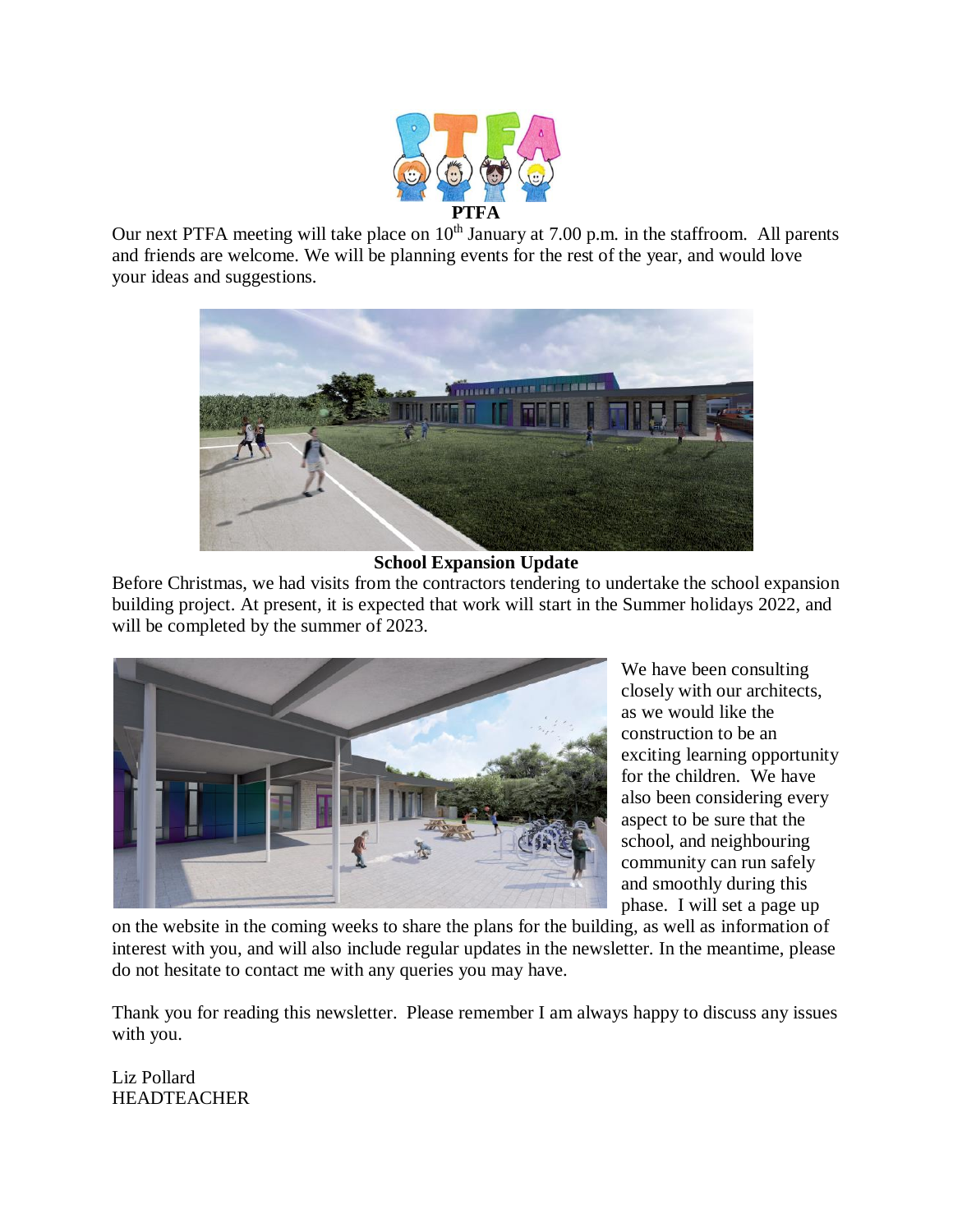| ັ<br>Date    | Time               | Event                                    | People Involved          |
|--------------|--------------------|------------------------------------------|--------------------------|
| 10.1.22      | 7 p.m.             | <b>PTFA</b> Meeting                      | <b>PTFA</b>              |
| 17.1.22      | 1.30 p.m.          | Year 3 Pedestrian Crossing Skills        | Children & Staff         |
| 19.1.22      | 7 p.m.             | <b>Governors Meeting</b>                 | Governors                |
| 21.1.22      | <b>TBC</b>         | Rapid Fire Cricket Tournament            | Children & Staff         |
| 25.1.22      | <b>TBC</b>         | <b>Rural Schools Football Tournament</b> | Children & Staff         |
| 2.2.22       | 12.30 p.m.         | Year 5 Handball Tournament               | Children & Staff         |
| 8.2.22       | 5-7 p.m.           | Parent Teacher Consultations -           | <b>Staff and Parents</b> |
| 9.2.22       | $3.30 - 5.30$ p.m. | Parent Teacher Consultations -           | <b>Staff and Parents</b> |
| w.b: 14.2.22 |                    | <b>Half Term</b>                         |                          |
| 23.2.22      | All Day            | Art Day                                  | Children & Staff         |
| 24.2.22      | All Day            | Year 3 to the British Museum.            | Children, Staff &        |
|              |                    |                                          | Parent volunteers        |
| 3.3.22       | a.m.               | Year 2 Scootability workshop             | Children & Staff         |
| 3.3.22       | All Day            | World Book Day - Book Character          | Children & Staff         |
|              |                    | <b>Fancy Dress</b>                       |                          |
| 9.3.22       | <b>TBC</b>         | Years 5 & 6 Sports Hall Athletics        | Children & Staff         |
| 15.3.22      | 7 p.m.             | Governors' Meeting                       | Governors                |
| 21.3.22      | All Day            | <b>STEM</b> week starts                  | Children, Staff &        |
|              |                    |                                          | Parent volunteers        |
| 30.3.22      | All Day            | Year 2 to Woburn                         | Children, Staff &        |
|              |                    |                                          | Parent volunteers        |
| 31.3.22      | a.m.               | <b>Talent Show</b>                       | Children & Staff         |
| 1.4.22       | a.m.               | <b>Easter Service</b>                    | Children & Staff         |
| 1.4.22       | $2.15$ p.m.        | Term Ends                                | Everyone                 |

# **Spring Term 2022**

# **Summer Term 2022**

| <b>Date</b> | <b>Time</b> | <b>Event</b>                    | <b>People involved</b> |
|-------------|-------------|---------------------------------|------------------------|
| 19.4.22     | 8.55 a.m.   | <b>Term Starts</b>              | Everyone               |
| 27.4.22     | All Day     | Year 4 Pedestrian Road Safety   | Children & Staff       |
|             |             | <b>Skills</b>                   |                        |
| 2.5.22      | All Day     | <b>Bank Holiday</b>             | Everyone               |
| 3.5.22      | 9.30 a.m.   | May Day Assembly                |                        |
| 4.5.22      | 7 p.m.      | Governors' Meeting              | Governors              |
| 5.5.22      | 12.30 p.m.  | Maypole Dancing – Living Crafts | Children, Staff &      |
|             |             |                                 | Parent volunteers      |
| 6.5.22      | 12.30 p.m.  | Maypole Dancing – Living Crafts | Children, Staff $\&$   |
|             |             |                                 | Parent volunteers      |
| $7.5.22 -$  | All Day     | <b>SATS</b> week                |                        |
| 12.5.22     |             |                                 |                        |
| 17.5.22     | All Day     | Year 6 to Harry Potter World    | Children, Staff &      |
|             |             |                                 | Parent volunteers      |
| 19.5.22     | $3-5$ p.m.  | Year 6 Ultimate Frisbee         | Children & Staff       |
| 25.5.22     | 9.15 a.m.   | KS2 inclusive Festival          | Children & Staff       |
| 25.5.22     | All Day     | Year 6 to Stanborough Lakes     | Children, Staff $\&$   |
|             |             |                                 | Parent volunteers      |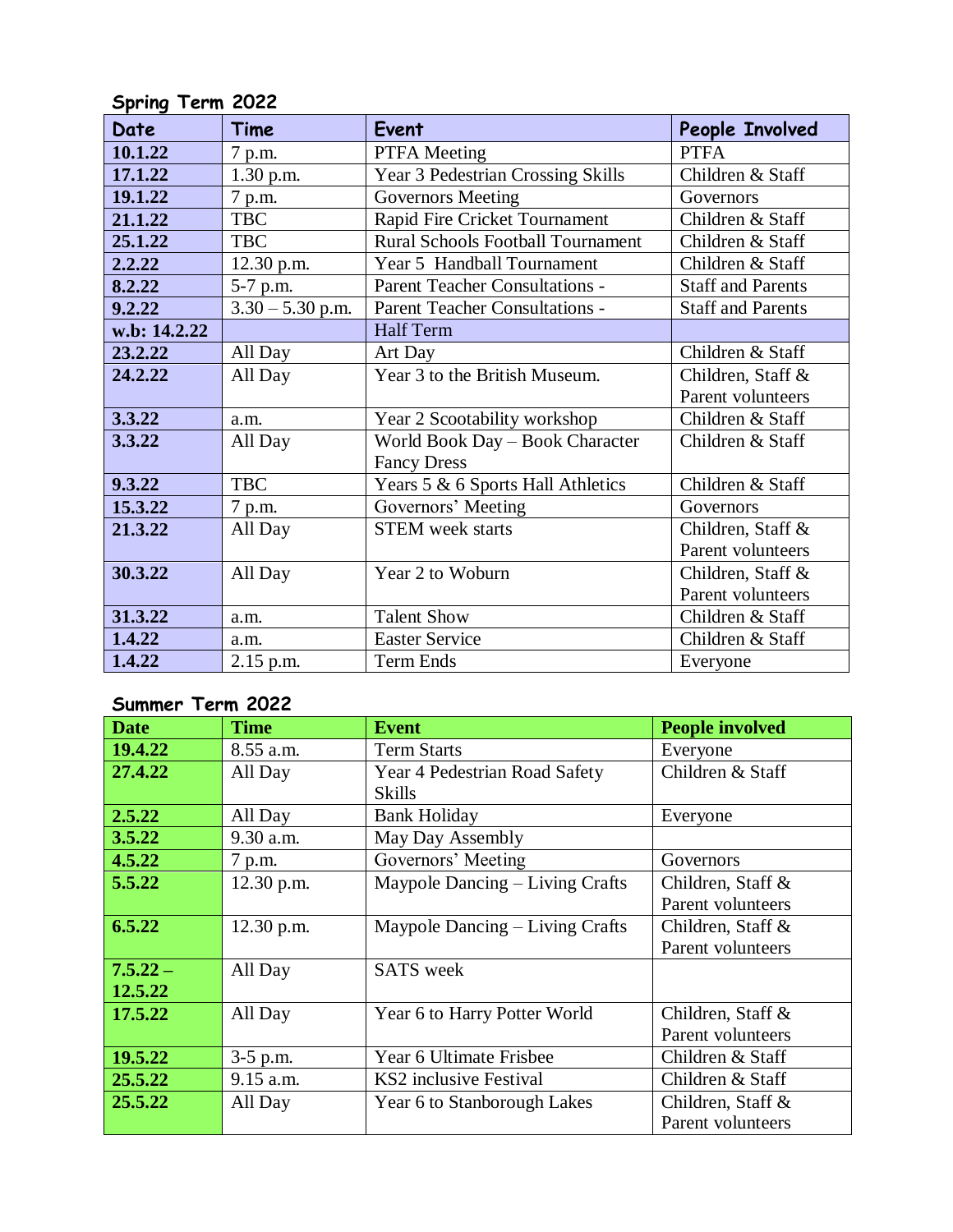| <b>Date</b> | <b>Time</b>    | <b>Event</b>                     | People involved          |
|-------------|----------------|----------------------------------|--------------------------|
| 26.5.22     | All Day        | Jubilee Celebration Day          | Children & Staff         |
| $30.5.22 -$ |                | <b>Half Term</b>                 |                          |
| 3.6.22      |                |                                  |                          |
| 6.6.22      | All Day        | Year 1 phonics screening check   | Children & Staff         |
|             |                | week.                            |                          |
| 6.6.22      | All Day        | Year 4 Tables check $-3$ week    | Children & Staff         |
|             |                | window opens                     |                          |
| $6.6.22 -$  | All Day        | Year 5 to Green Park             | Year 5, Mrs Gloyn, Mrs   |
| 8.6.22      |                |                                  | Mesher, Mrs Mason,       |
|             |                |                                  | Mel & Mrs Pollard        |
| 10.6.22     | All Day        | <b>INSET</b> day                 | Staff                    |
| $13.6.22 -$ | All Day        | Isle of Wight                    | Year 6, Mr Browne,       |
| 17.6.22     |                |                                  | Mrs Abrahams & Mel       |
| 15.6.22     | 10 a.m.        | <b>Year 5 Cricket Tournament</b> | Children & Staff         |
| 21.6.22     | 7 p.m.         | Governors' Meeting               | Governors                |
| 25.6.22     | $6.30 - late!$ | Summer Do!                       | Everyone                 |
| 28.6.22     | p.m.           | <b>Image Musical Theatre</b>     | Children & Staff         |
| 30.6.22     | All Day        | <b>Rural Schools Athletics</b>   | Children & Staff         |
| 28.6.22     | 2.30 p.m.      | Netball Tournament               | Children & Staff         |
| 1.7.22      | All Day        | Occasional Day                   | Everyone                 |
| 5.7.22      | 2-5 p.m.       | Rounders Competition Years 5 & 6 | Children & Staff         |
| 6.7.22      | 3-5 p.m.       | Rounders Competition Years 3 & 4 | Children & Staff         |
| 8.7.22      | All Day        | Moving up day                    | Children & Staff         |
| 13.7.22     | a.m.           | Music Club Dress Rehearsal       | Children & Staff         |
| 14.7.22     | 7 p.m.         | Music Club Performance           | Children, Staff and      |
|             |                |                                  | Parents                  |
| 15.7.22     | 7 p.m.         | <b>Music Club Performance</b>    | Children, Staff and      |
|             |                |                                  | Parents                  |
| 19.7.22     | All Day        | Festival of Fun and Education    | Children, Staff & parent |
|             |                |                                  | volunteers               |
| 20.7.22     | 9.30 a.m.      | Sports Day - Years N - 2         | Children, Staff and      |
|             |                |                                  | Parents                  |
| 20.7.22     | $1.30$ p.m.    | Sports Day – Years $3-6$         | Children, Staff and      |
|             |                |                                  | Parents                  |
| 21.7.22     | 10.00 a.m.     | Leavers' Service                 | Children, Staff & Year   |
|             |                |                                  | 6 Parents                |
| 21.7.22     | $1.15$ p.m.    | Courtyard Farewell to Year 6     | Children, Staff and      |
|             |                |                                  | Parents                  |
| 21.7.22     | $1.45$ p.m.    | Term Ends                        | Everyone                 |
| 22.7.22     | All Day        | <b>INSET Day</b>                 | Staff                    |